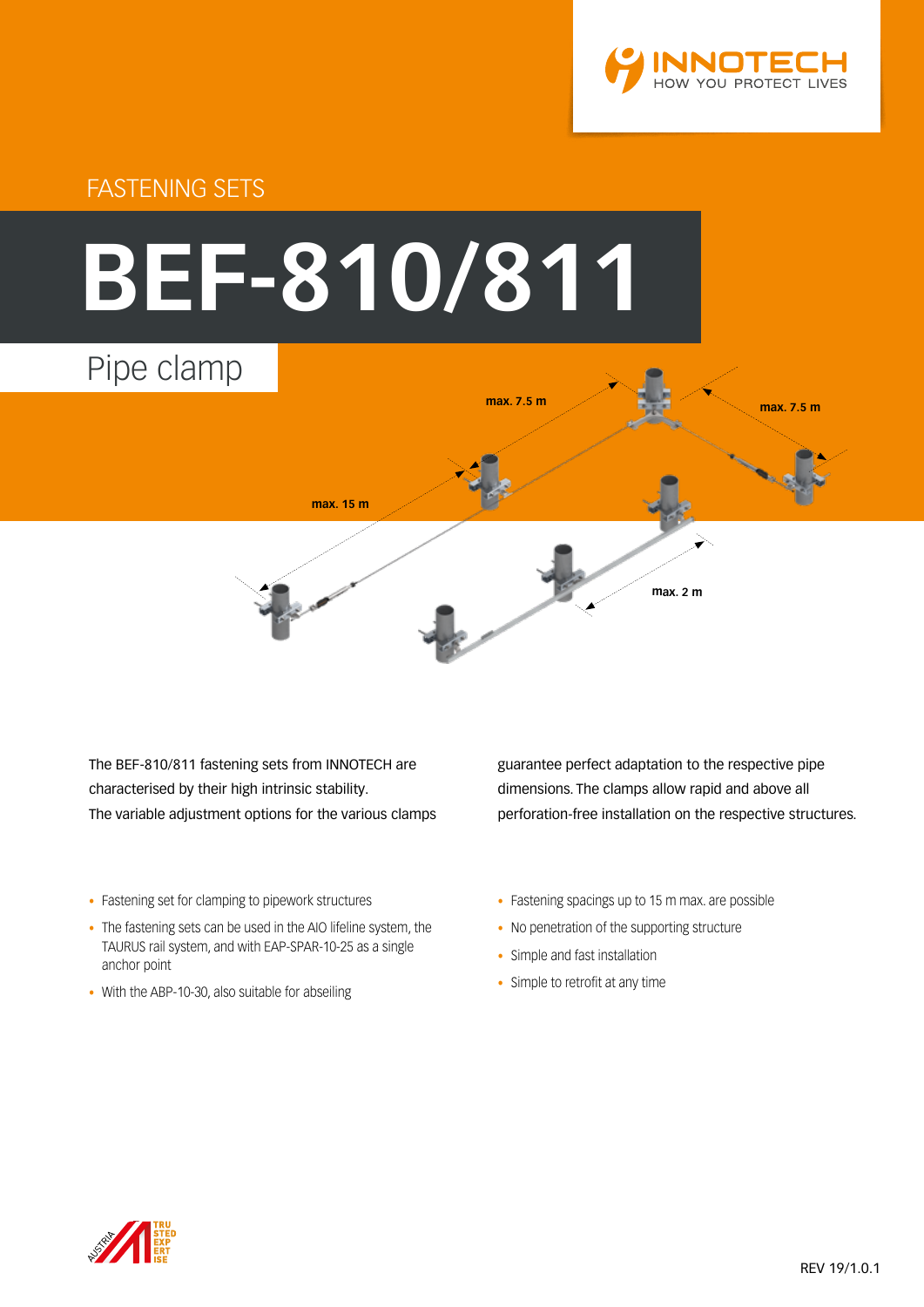

### Fastening sets

#### **BEF | FASTENING SETS**

**BEF-810** FASTENING SETS FOR PIPEWORK STRUCTURES

Material: galvanised steel Diameter: ø 60 to 120 mm



*OUR CLAMPS ALLOW RAPID AND PERFORATION-FREE INSTALLATION ON THE RESPECTIVE STRUCTURES.*

**BEF-811** FASTENING SETS FOR PIPEWORK STRUCTURES

Material: galvanised steel Diameter: ø 120 to 220 mm



**BEF-810-01** FASTENING SETS FOR CORNER PASS-THROUGH ELEMENTS

Substructure: BEF-810, BEF-811, BEF-830-XX Material: galvanised steel Connection: Thread M16



#### **BEF | ASSOCIATED EQUIPMENT**

**EAP-SPAR-10-25** FASTENING SETS FOR PIPEWORK STRUCTURES

Substructure: AIO-BKS, AIO-/EAP–STA(BIL), AIO-/EAP-SYST, AIO-/EAP-FALZ-45(-15), AIO-/EAP-SAND, steel construction Usable thread length: 29 mm Thread: M16 (DIN 933, ISO 4017) Material: stainless steel (AISI 304) Not suitable for AIO-VARIO-45/EAP-VARIO-15, EAP-POINT-11/12

#### **EAP-ABP-10-30** FASTENING SETS FOR PIPEWORK STRUCTURES

Substructure: Steel construction, AIO-STA (up to max. 600 mm length), AIO-SYST, AIO-FALZ-45, steel construction Usable thread length: 29 mm Thread: M16 (DIN 933, ISO 4017) Material: stainless steel (AISI 304)



Suitable for abseiling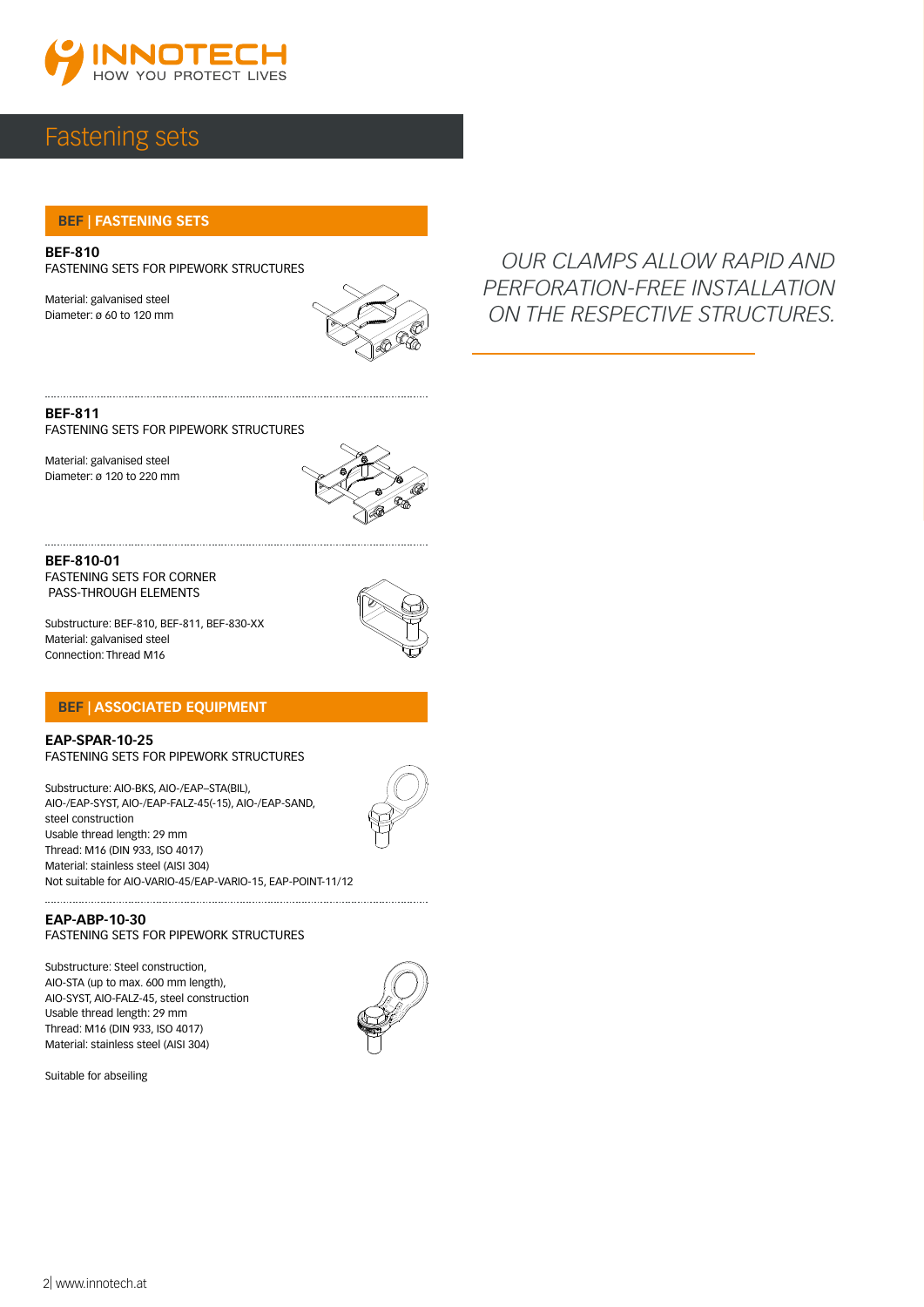

# FASTENING SETS

# **BEF-830/840/841**

# I-beam clamp



The BEF-830/840/841 fastening sets from INNOTECH are characterised by their high intrinsic stability. The variable adjustment options for the various clamps guarantee

- Fastening set for clamping to I-beams
- The fastening sets can be used in the AIO lifeline system, the TAURUS rail system, and with EAP-SPAR-10-25 as a single anchor point
- With the ABP-10-30, also suitable for abseiling

perfect adaptation to the respective beam dimensions. The clamps allow rapid and above all perforation-free installation on the respective structures.

- Fastening spacings up to 15 m max. are possible
- No penetration of the supporting structure
- Simple and fast installation
- Simple to retrofit at any time